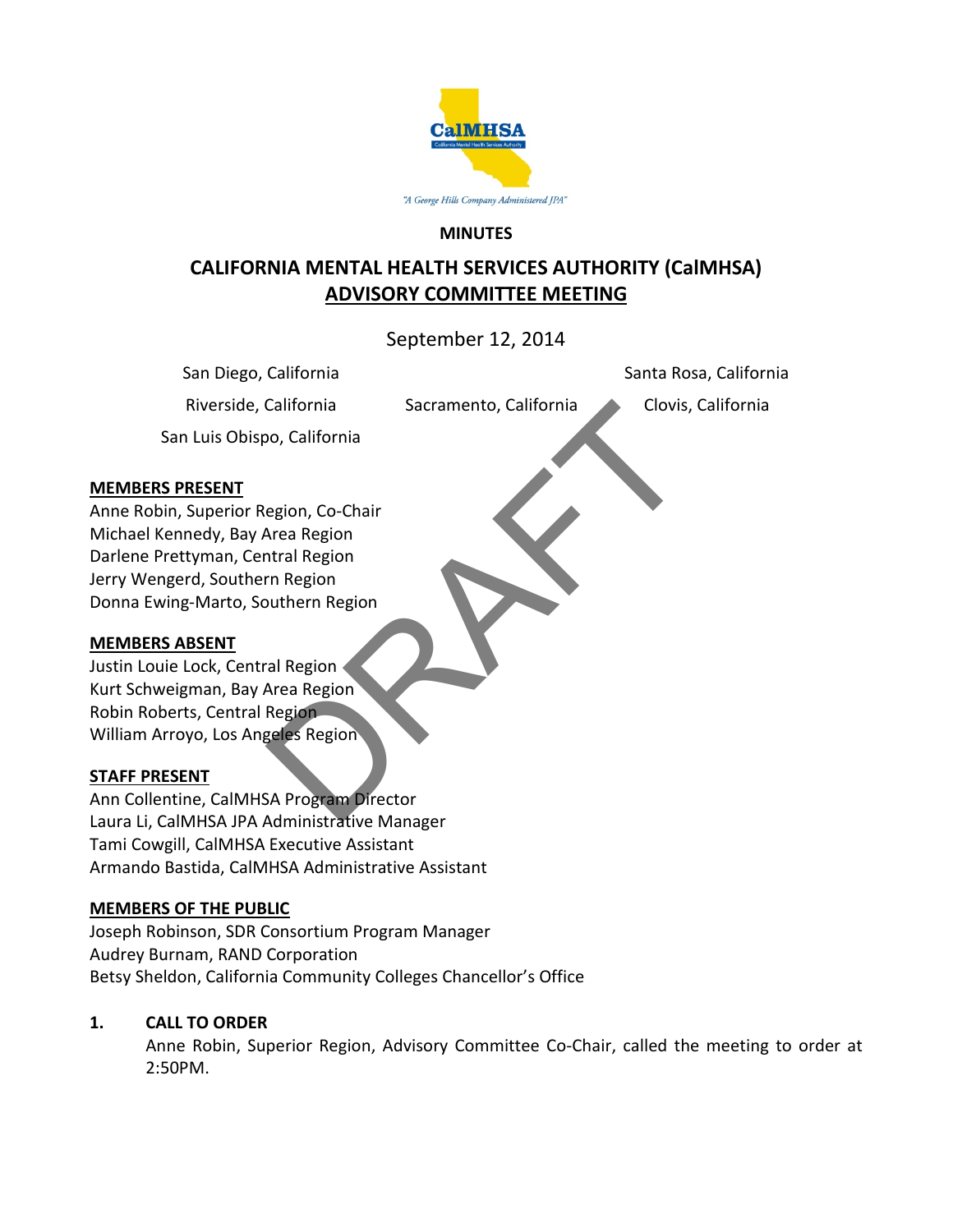#### **2. ROLL CALL AND PUBLIC COMMENT INSTRUCTIONS**

Laura Li, CalMHSA JPA Administrative Manager, took roll and confirmed that a quorum was not reached. The meeting will proceed, but there will be no voting measures on actionable items. Ms. Li then reviewed the public comment instructions.

| <b>Anne Robin</b>        | Present | <b>Robin Roberts</b>  | Absent | Jerry Wengerd            | Present |
|--------------------------|---------|-----------------------|--------|--------------------------|---------|
| <b>Justin Louie Lock</b> | Absent  | Darlene Prettyman     | Absent | <b>Donna Ewing-Marto</b> | Present |
| <b>Michael Kennedy</b>   | Absent  | <b>William Arroyo</b> | Absent | <b>Vacant</b>            | N/A     |
| <b>Kurt Schweigman</b>   | Absent  | <b>Vacant</b>         | N/A    | <b>Vacant</b>            | N/A     |

Co-Chair Anne Robin asked for introductions, first from those on the phone and then from those in the room.

# **3. INSTRUCTIONS FOR PUBLIC COMMENT AND STAKEHOLDER INPUT**

### **4. CONSENT CALENDAR**

#### **A. Routine Matters**

### *Action: Approval of the meeting minutes from the May 15, 2014 and July 22, 2014 Advisory Committee Meetings.*

# *Motion: Michael Kennedy, Bay Area Region Second: Jerry Wengerd, Southern Region*

|                                                                      |                                                                                                             | <b>INSTRUCTIONS FOR PUBLIC COMMENT AND STAKEHOLDER INPUT</b> |         |                                                                                    |         |  |  |  |  |
|----------------------------------------------------------------------|-------------------------------------------------------------------------------------------------------------|--------------------------------------------------------------|---------|------------------------------------------------------------------------------------|---------|--|--|--|--|
| <b>CONSENT CALENDAR</b><br>A. Routine Matters<br>quorum was reached. |                                                                                                             |                                                              |         | Co-Chair Anne Robin acknowledged the consent calendar after addressing item 4A whe |         |  |  |  |  |
| <b>Action:</b>                                                       | Approval of the meeting minutes from the May 15, 2014 and July 22, 2<br><b>Advisory Committee Meetings.</b> |                                                              |         |                                                                                    |         |  |  |  |  |
| <b>Motion:</b>                                                       | Michael Kennedy, Bay Area Region                                                                            |                                                              |         |                                                                                    |         |  |  |  |  |
| Second:                                                              | Jerry Wengerd, Southern Region                                                                              |                                                              |         |                                                                                    |         |  |  |  |  |
|                                                                      |                                                                                                             |                                                              |         |                                                                                    |         |  |  |  |  |
| <b>Anne Robin</b>                                                    | <b>Present</b>                                                                                              | <b>Robin Roberts</b>                                         | Absent  | Jerry Wengerd                                                                      | Present |  |  |  |  |
| <b>Justin Louie Lock</b>                                             | Absent                                                                                                      | <b>Darlene Prettyman</b>                                     | Present | <b>Donna Ewing-Marto</b>                                                           | Present |  |  |  |  |
| <b>Michael Kennedy</b>                                               | <b>Present</b>                                                                                              | William Arroyo                                               | Absent  | Vacant                                                                             | N/A     |  |  |  |  |
| Kurt Schweigman                                                      | Absent                                                                                                      | Vacant                                                       | N/A     | <b>Vacant</b>                                                                      | N/A     |  |  |  |  |
| Mation naccod unanimouchy                                            |                                                                                                             |                                                              |         |                                                                                    |         |  |  |  |  |

# *Motion passed unanimously.*

Public comment was heard from the following individual(s): *None*

#### **5. STATEWIDE PEI PROGRAMS**

# **A. Stigma and Discrimination Reduction Consortium and Each Mind Matters**

Joseph Robinson, Stigma and Discrimination Reduction (SDR) Consortium Program Manager, provided an overview of the Program.

- Final SDR Consortium meeting has been scheduled for October in Sacramento.
- An Outreach Plan has been drafted and will be circulating via CalMHSA Express, Each Mind Matters (EMM) website, a list-serve with public email addresses; NAMI's affiliates, California Coalition for Mental Health, we will also send it through Mental Health America California.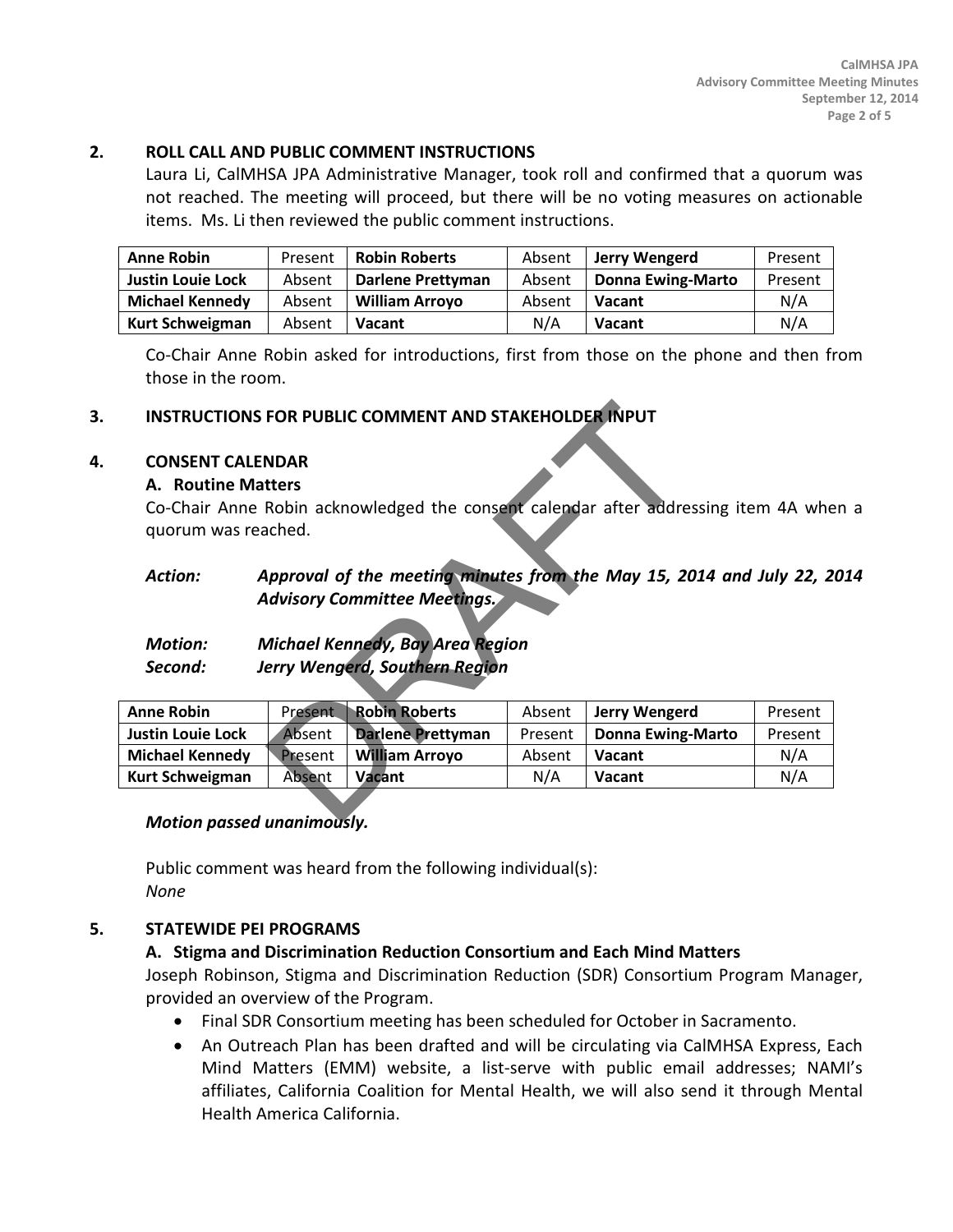- Stakeholders will know if their feedback is used, as an available tracking system collects who gave what feedback and how we responded to it.
- There is an opportunity to update the store based on survey responses; favorite items include bumper stickers, decals, new shirts, hoodies, key chains, baseball caps.
- Jerry asked to consider having more items for employees to use to promote EMM, such as nice sport shirts, iPad covers, etc.
- Mental Health Awareness Week is October 5-11, 2014; tools have been developed for people to use to promote mental health awareness, with more information to come.
- There has not been any pushback from the state chapter National Alliance on Mental Illness (NAMI).

Anne Robin referred the Committee to go back and review the Consent agenda since a quorum was reached.

# *Action: None, information only.*

*Public comment was heard from the following individual(s): None*

# **B. Evaluation Status and Update**

Audrey Burnam, RAND Corporation, provided an overview of the status of results collected. The following discussion points on program activities to sustain are: Ferred the Committee to go back and review the Conched.<br> **Jone, information only.**<br>
vas heard from the following individual(s):<br>
Status and Update<br>
, RAND Corporation, provided an overview of the status<br>
scussion points on

- Stigma and Discrimination Program
	- o Social Marketing Campaign
	- o Training in Stigma Reduction Interventions
- Suicide Prevention
	- o Social Marketing Campaign
	- o Training in Intervention Skills
	- o Hotlines/Warmlines Operated by Local Crisis Centers
		- Warmline staff are typically volunteers; a lot of students
		- **Sonoma has two fully funded NAMI and Peers**
		- **Peers, Family, Volunteer used in some centers**
	- o In-Person and Online Suicide Prevention Services
- Student Mental Health
	- o Training School Faculty/Staff/Students in Evidence-Based Interventions
	- o Websites
	- o Collaboration/Networking
	- o School-Based Assessment
- **Evaluation** 
	- o Program-Level Evaluation
	- o Population Surveillance
	- o Targeted Effectiveness Studies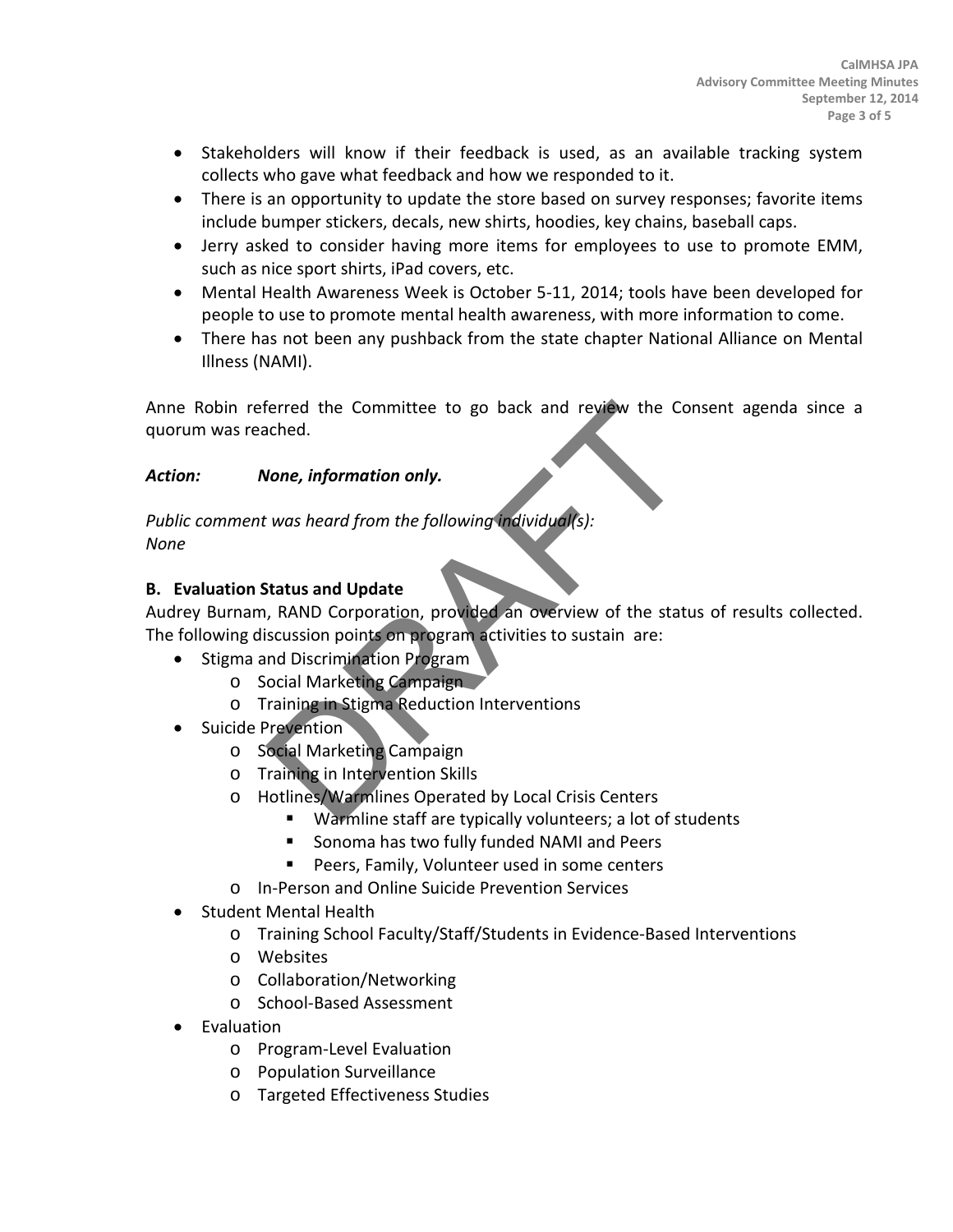#### *Action: None information only.*

*Public comment was heard from the following individual(s): None*

# **C. Phase Two Plan Update**

Ann Collentine, CalMHSA Program Director, provided an overview of the Phase Two Sustainability Plan.

The revised plan was brought forward to the Board of Directors at the August 14, 2014 meeting, and the Board approved the recommendations to adopt the Phase Two Sustainability Plan for the PEI statewide projects for an implementation period of July 1, 2015 through June 30, 2017. It is anticipated that the final version of the plan will be out in a couple of weeks.

The next steps involve the operationalizing of the plan. The development of those next steps and making recommendations was delegated to the Sustainability Task Force for presenting to the CalMHSA Board in October 2014. The plan is very ambitious, and it is anticipated that the plan will require at least \$20M annually to fund the plan. Ann reviewed the PowerPoint of the Phase Two Plan with the Committee. 0, 2017. It is anticipated that the final version of the<br>
i...<br>
involve the operationalizing of the plan. The developme<br>
bommendations was delegated to the Sustainability Task<br>
bard in October 2014. The plan is very ambiti

### *Action: None information only.*

*Public comment was heard from the following individual(s): None*

# **6. PROGRAMS MATTERS**

# **A. Report from CalMHSA Program Director- Ann Collentine**

Ann Collentine, CalMHSA Program Director, provided a verbal report on the CalMHSA News to Use August 2014 edition, and provided a brief overview on the Student Mental Health K-12, the CalMHSA Express for August 18, 2014 regarding Robin Williams's suicide. Ann also discussed the June 2014 News to Use which highlights information relating to the upcoming Mental Health Awareness Week in October, and information pertaining to AB 1847 Changing Stigmatizing Words in State Law.

Ann also brought up the  $7<sup>th</sup>$  International Conference: Together Against Stigma, Each Mind Matters, which will take place February 17-20, 2015 in San Francisco. We are currently calling for submissions of presentations and abstracts, if you are interested, please contact Ann Collentine or Stephanie Welch. The deadline for submission is September 26, 2014.

Ann also discussed that she had gone to the University of California Best Practices Conference, and highlighted an impact of CalMHSA on other programs, such as the "Red Folder". The standard Red Folder is the same for all campuses, and has information which guides staff on how provide help to students who are in distress.

Darlene asked if the Advisory Committee could write a thank you letter on behalf of the Advisory Committee to Assemblyman Wes Chesbro. Laura Li stated that staff will help by writing the letter for the Committee, and send it out.

*Action: None information only.*